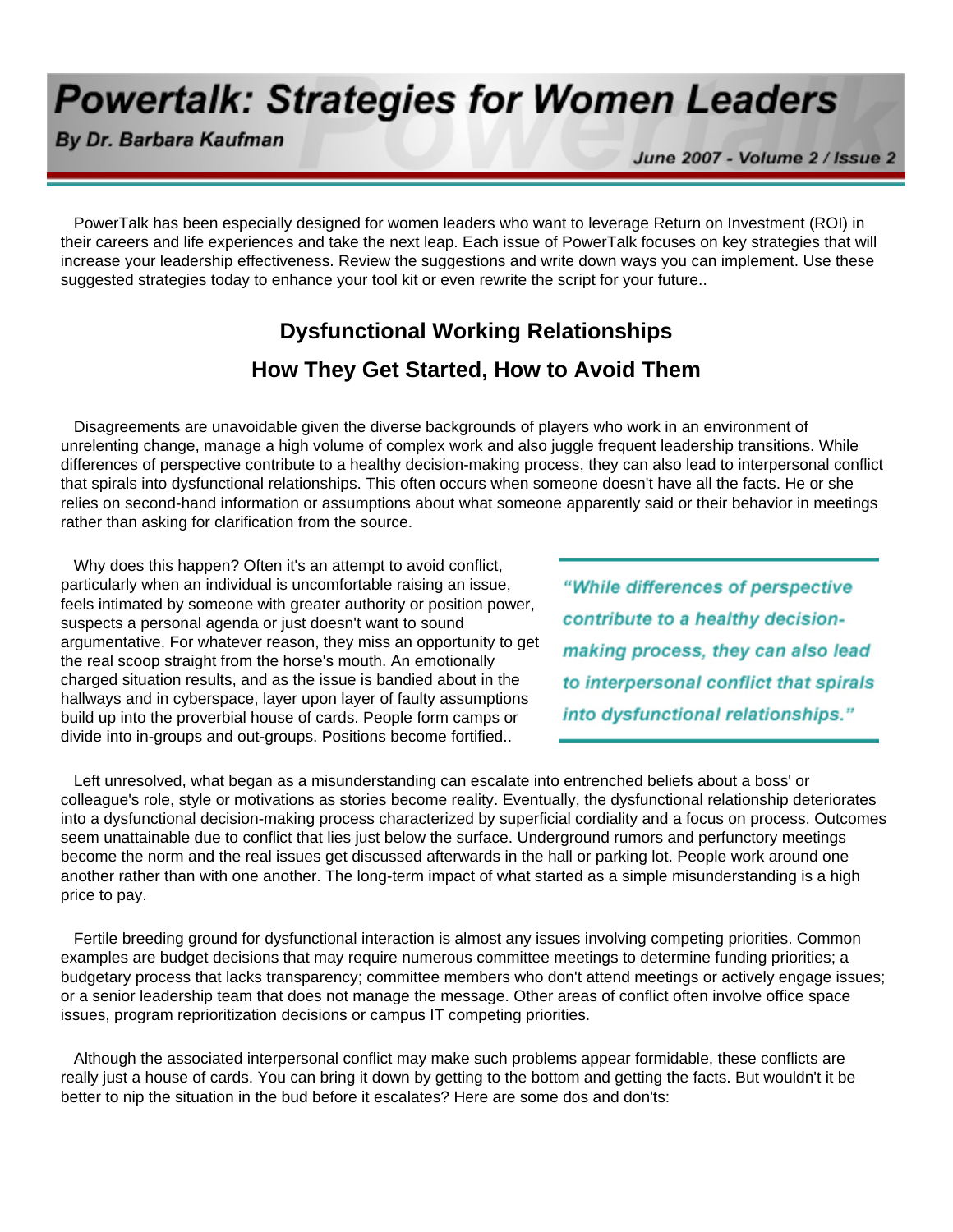- "Don't make assumptions based on second-hand feedback about someone. Go to the source and get the facts even if it makes you uncomfortable. Find out if what you heard is an accurate representation of what was said. Use lead-in phrases such as: Tell me more about... Help me understand... I'd like to hear more about your perspective... Would you share with me the rationale for your decision.
- "When someone makes a statement that leaves you feeling uncomfortable, clarify what message was really intended before jumping to conclusions.
- "When someone has made a decision with which you disagree, don't engage in verbal bludgeoning after the fact via email or with others in casual conversation. Instead, ask for clarification *at the moment the decision is made* using the lead-in phrases above.
- "Get the senior leadership team on the same page and speaking with one voice once the decisions are made. This leaves less room for misinterpretation and rumor mills about cabinet members' intentions or for the game of divide-and-conquer to be played out.

### **Beware the Evils of Email!**

 Email is a great tool for information sharing, but not for problem solving or collaboration on complex issues. Collaborative problem solving can only occur in an environment of trust. And trust building in turn requires face-to-face dialogue. Individuals need face time to bond, form relationships and set role boundaries before they can work together effectively. Email cannot replace this person-to-person trust-building process; it can only serve as a tool for sharing intelligence and follow-up actions once there is a common understanding of a decision or for fine-tuning implementation strategies.

 Used inappropriately, email perpetuates misunderstandings, encourages debate rather than dialog and contributes to entrenched positions. An exchange of a series of emails cannot possibly take the place of a one-hour in-depth conversation. Emails are short-hand communications which lack context and don't allow you to read non-verbal behavior or understand the nuances of a response. You also can't test assumptions with email because no one stops to ask what was really intended.

 I once walked into a small office that had doors around it in a semicircle. All the doors were closed and behind them were people emailing each other. When I interviewed them, each threw down several feet of email as proof of how soand-so next door was behaving. In another instance, I saw an executive assistant emailing her boss who sat only six feet away. She had just been in his office, so I asked her why she was now emailing him. She said she felt that he did not value her or her work, and that she preferred to email him about that because it made her uncomfortable bringing up the issue in person. Rather than having a conversation which might get differences of opinion on the table, she chose to use email, which actually created more conflict.

Don't use email as a way to:

- Avoid addressing an issue face to face
- Communicate with a boss who intimidates you

• Express an opposing point of view

- Collaborate with someone you'd rather not work with in
- Prove that you've entered into a dialog
- $C.Y.A.$

person

 Preventing interpersonal difficulties and dysfunctional relationships comes down to one key principle: Go directly to the source. This means in person, not through email. If you don't, you'll be laying the foundation for a house of cards that will eventually turn into a formidable structure cast in concrete.